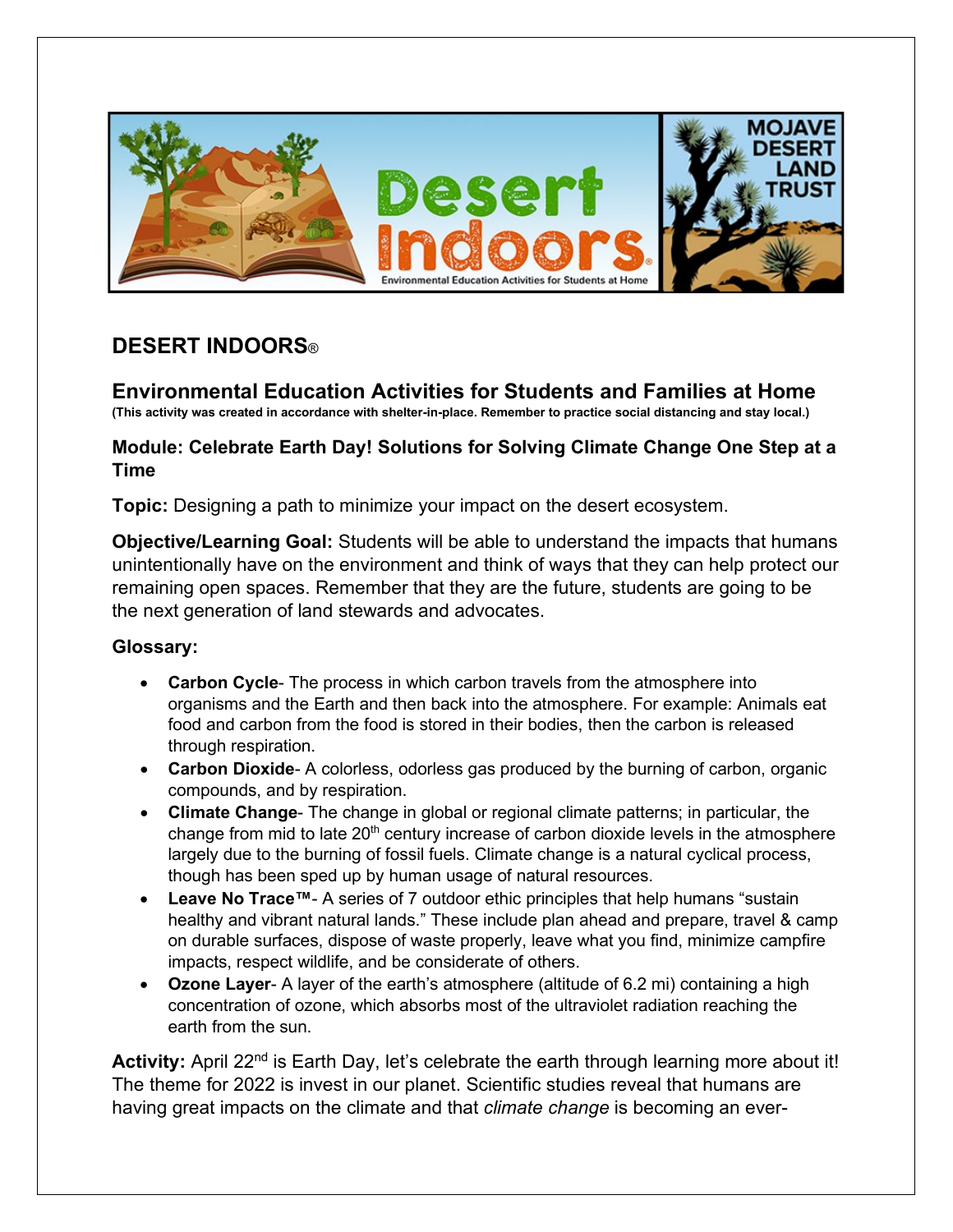increasing problem for our future generations. Climate change is affecting deserts more than any other ecosystems. Evidence has demonstrated that we already experience times of long hot dry spells, but as the climate changes our desert communities are seeing more weather extremes. Like experiencing a mega drought. Climate change scientists, Iknayan and Beissinger (2018) found that many places in the Mojave have lost on average 43% bird species. Some places in the desert have seen a significant decline in the number of breeding birds, from 135 to 39 bird species. Additionally, Archer and Predick (2008) note that increases in atmospheric CO2 or *carbon dioxide* levels decrease the ability of native plants to grow, while allowing for an expansion of invasive plant species in the area.

**This is where people, including students like you come in.** You're just a kid, right? How can you solve these problems? What can you do to help the environment? You must remember that you are future conservationists, the next generation of land stewards and advocates. There are small steps that we can take to help lower our own impact and reduce our carbon footprint. Let's focus on positive solutions by creating a plan to implement small changes and to help protect our earth, our home, the beautiful desert.

Let's talk about things we can do starting now! We know that picking up after ourselves is a good idea, no one likes to look at trash in the desert. We can stop releasing things like mylar balloons, the endangered desert tortoise will try to eat them. Maybe you can remember to turn off the lights when you're not using them or covering your trash to keep animals from eating it then getting sick. This might be a good time to review the *Leave No Trace™* seven outdoor ethics principles. They are: 1) plan ahead & prepare; 2) travel & camp on durable surfaces; 3) dispose of waste properly; 4) leave what you find; 5) minimize fire impacts; 6) respect wildlife; and 7) be considerate of others. There were almost 3-million visitors last year at Joshua Tree National Park, what would happen is all those visitors just walked off trail wherever they wanted? What about all those visitors taking a single flower? Talk to your learning partner about the effects just these two questions would have on the desert ecosystem. How would that impact the environment and local desert habitat?

#### **Materials:** blanket, pen or crayons, and footprint paper

Experiment: Demonstrating the carbon cycle. Grab a blanket (any blanket), imagine that you are the earth. Your blanket is the atmosphere. What happens when you wrap the blanket around yourself? Do you get warmer? Why? Your body heat becomes trapped between your body (the earth) and the atmosphere (the blanket). You can think of your own body heat as carbon. As more carbon is released into our atmosphere it slowly warms up the earth. You might notice that some parts of your body heat up more quickly than others. The earth feels climate change effects in a similar way with some parts of the world heating more rapidly than others. If you leave your blanket on too long you can get overheated and start to feel kind of ill. (Please don't leave your blanket on that long though, you can get really sick from getting overheated.) If you think of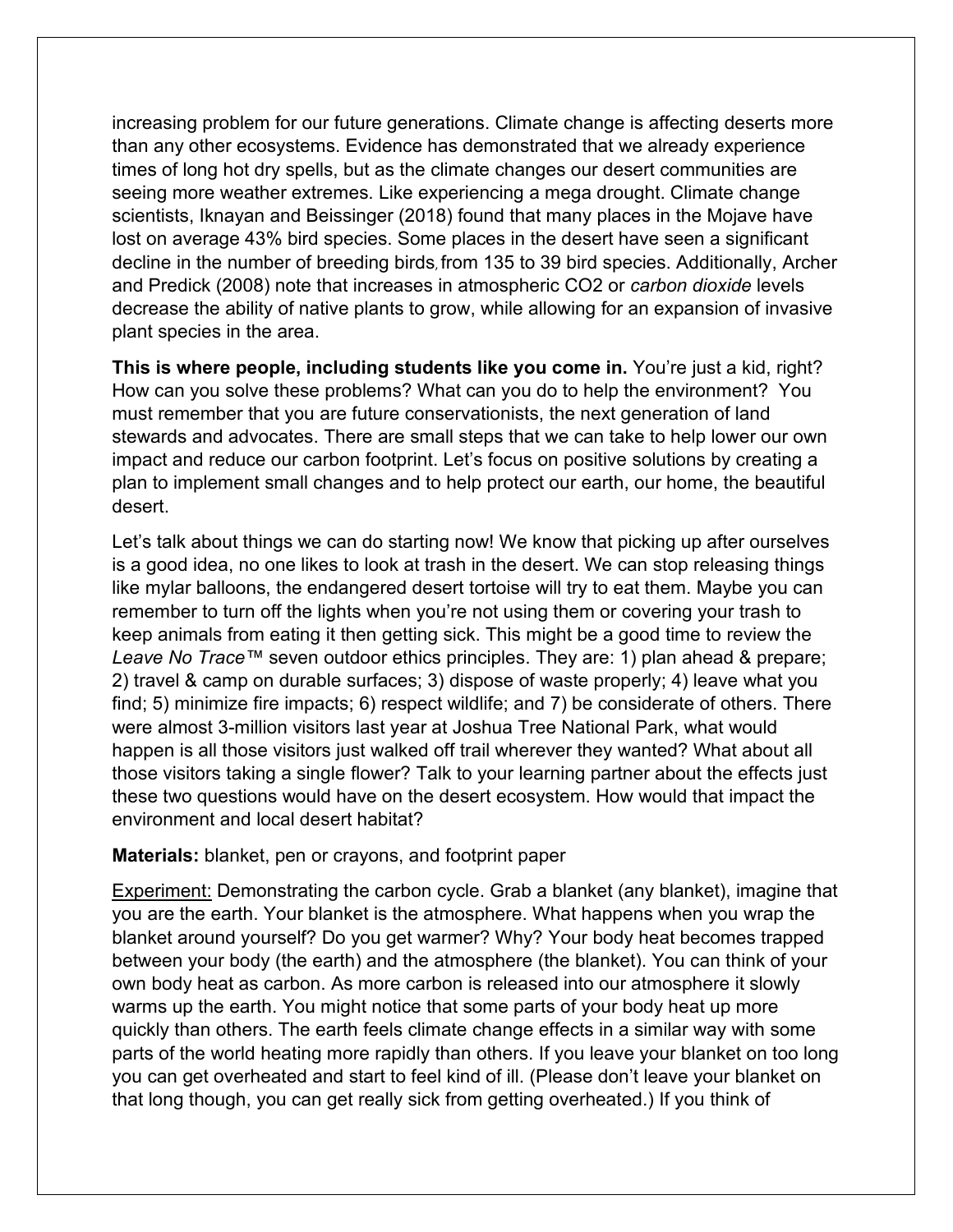yourself as a warming earth how to you think the real earth will feel, adapt, and change as it starts to warm up?

What can we do now to help stop our planet of feeling that effect of being too warm? Using what you've learned and the things you've talked about with your learning partner, start drawing or writing your solutions into your carbon footprint paper.

## **Working together we can help protect our fragile desert ecosystem!**

### **References:**

Archer, Steven R. and Predick, Katherine I. 2008. Climate Change and Ecosystems of the Southwestern United States. Rangelands, 30 (3): 23-28.

Iknayan, Kelly J. and Bessinger, Steven R., 2018. Collapse of a Desert Bird Community of the Past Century Driven by Climate Change. PNAS. <https://www.pnas.org/content/pnas/115/34/8597.full.pdf>

Leave No Trace: Center for Outdoor Ethics™. 2021, The 7 Principles. <https://lnt.org/why/7-principles/>

Mojave Desert Discovery: An Educator's Guide to Cultural and Natural History